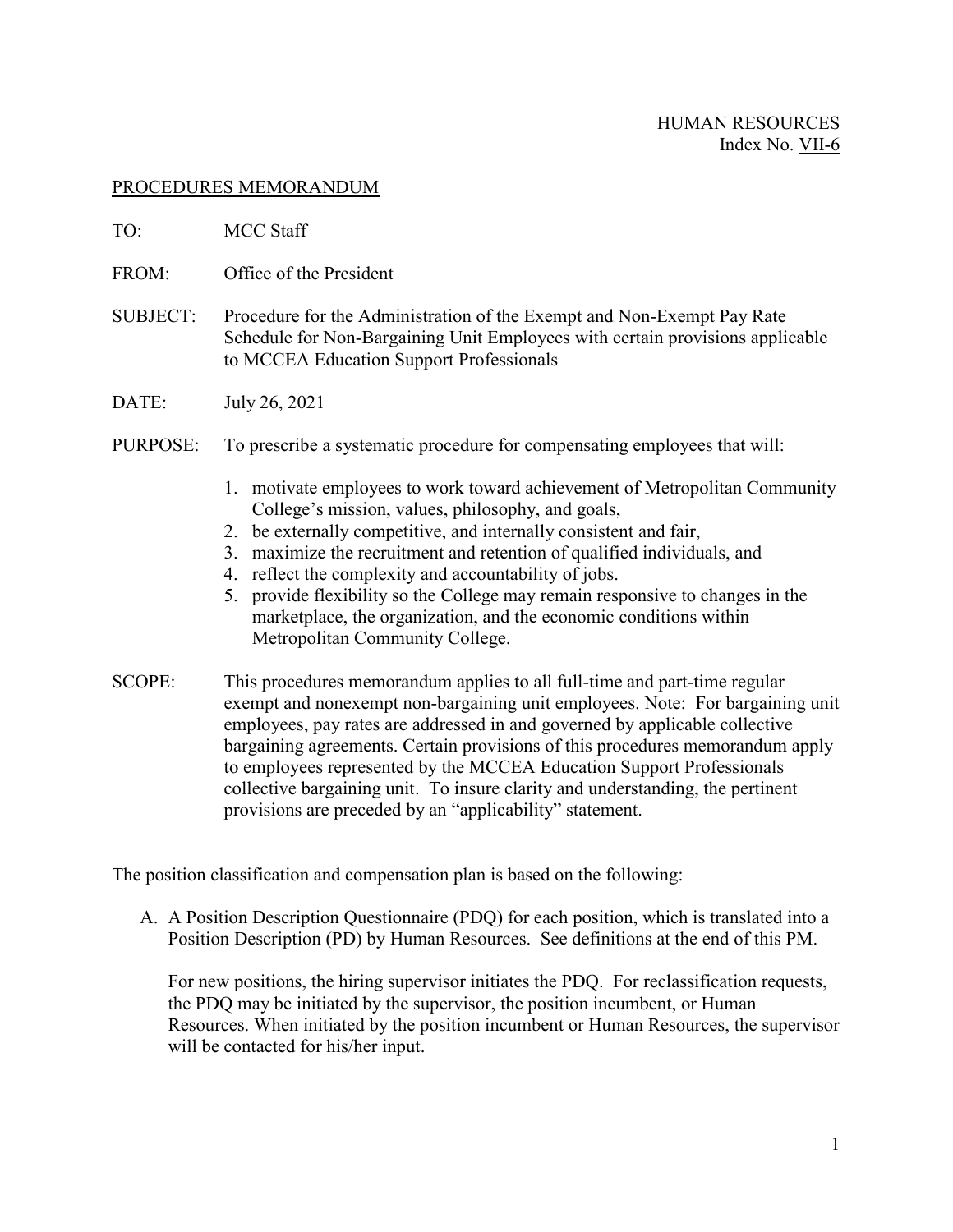- B. Evaluation of positions and assignment to pay grades (job groups) using a series of evaluative factors that collectively measure levels of knowledge and experience, complexity of duties, supervision received and given, impact of errors, internal and external contacts, access to confidential data, physical demands, and working conditions required for the position.
- C. Periodic analysis of market surveys and assessment of internal equity to determine competitive pay rates.
- D. Established pay grades (job groups) and pay ranges.
- E. Established guidelines relating to pay rate increases and other personnel actions.
- 1. Pay Administration

To provide the opportunity for objectivity, coordination and responsibility for position classification and pay rate administration, the Office of Human Resources will:

- A. Have authority for overall administration of the program.
- B. Work with the Position Evaluation Committee to evaluate all positions, regardless of funding source, for inclusion in the plan. This includes proposed new College-funded positions as well as grant-funded positions.
- C. Maintain the master set (hard copies and computer files) of Position Description Questionnaires (PDQs) and Position Descriptions (PDs).
- D. Assist supervisors with the development of position descriptions covering responsibilities, qualifications, and starting salaries/wages.
- E. Communicate Human Resources policies and procedures to the College community.

The respective administrators, supervisors, and/or cost center managers have ongoing responsibility for making appropriate recommendations within the parameters of approved policies and procedures. Pay rate schedules and guidelines are adopted by and subject to review and adjustments as deemed necessary by the Board of Governors.

- 2. Pay Rate Determinations or Adjustments
	- A. New Hires

As a general rule, a position will be filled at the minimum pay rate of the established pay range. All requests for hiring will require review and approval by the Office of Human Resources and the designated administrator prior to any offer being made.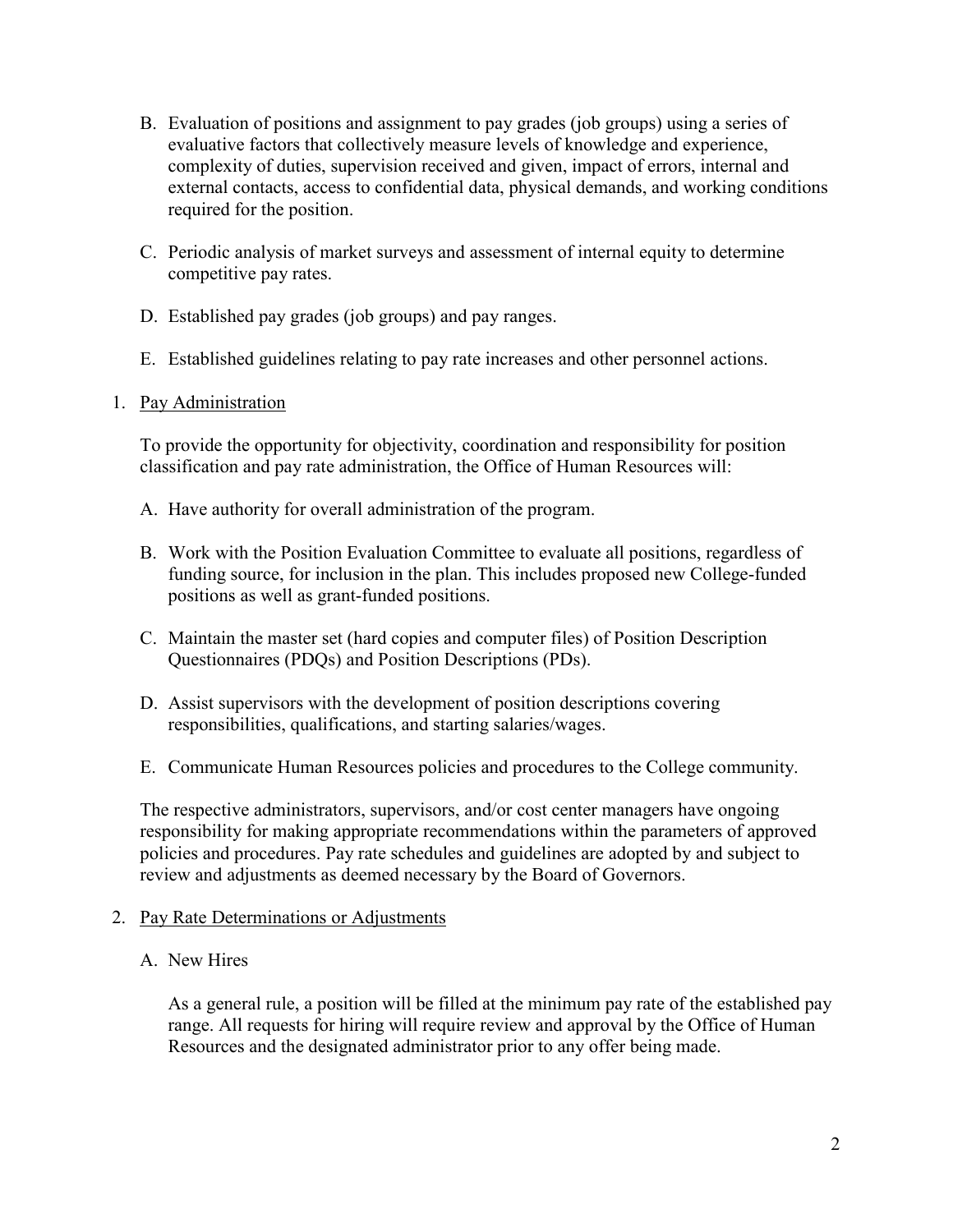The screening committee chair or hiring supervisor must complete a *Request to Hire* online form prior to making an employment offer. The Office of Human Resources will review the candidates' qualifications, ascertain fair market value, assess potential internal equity issues, and make a salary/wage recommendation to the screening committee chair or hiring supervisor.

Pay Below Minimum – No employee will be paid lower than the minimum of the established pay range for the employee's position.

#### B. Promotions

Applicability - The procedures outlined herein regarding promotions apply to all regular exempt and non-exempt non-bargaining unit employees and employees represented by the MCCEA Education Support Professionals collective bargaining unit.

An employee may be promoted through the application and selection process or when his or her current position is reclassified (see section 3.B. below) to a higher grade in the pay schedule. For each grade of promotion, the employee will receive a 5% increase or will be brought to the minimum of the pay grade (job group), whichever is higher.

Applicability – This section of "Promotions" does not apply to employees represented by the MCCEA Education Support Professionals collective bargaining unit.

When circumstances warrant, Human Resources may approve a pay rate that exceeds the 5% per pay grade (job group) minimum. The new pay rate may not exceed 10% per pay grade (job group) and must be within the established range for the new pay grade. The President or designee must approve exceptions to this policy.

C. Lateral Transfers

Applicability - The procedures outlined herein regarding lateral transfers apply to all regular exempt and non-exempt non-bargaining unit employees and employees represented by the MCCEA Education Support Professionals collective bargaining unit.

When an employee accepts a lateral move from one position to another within the same pay grade (job group), the employee's current pay rate will remain unchanged unless special circumstances (such as market pricing, additional responsibilities, or other factors) warrant an increase.

### D. Reduction in Force

If an employee's job is eliminated for business reasons and he or she is hired into a different position than the one vacated, the transaction will be considered a "Rehire." (See section 2.I.)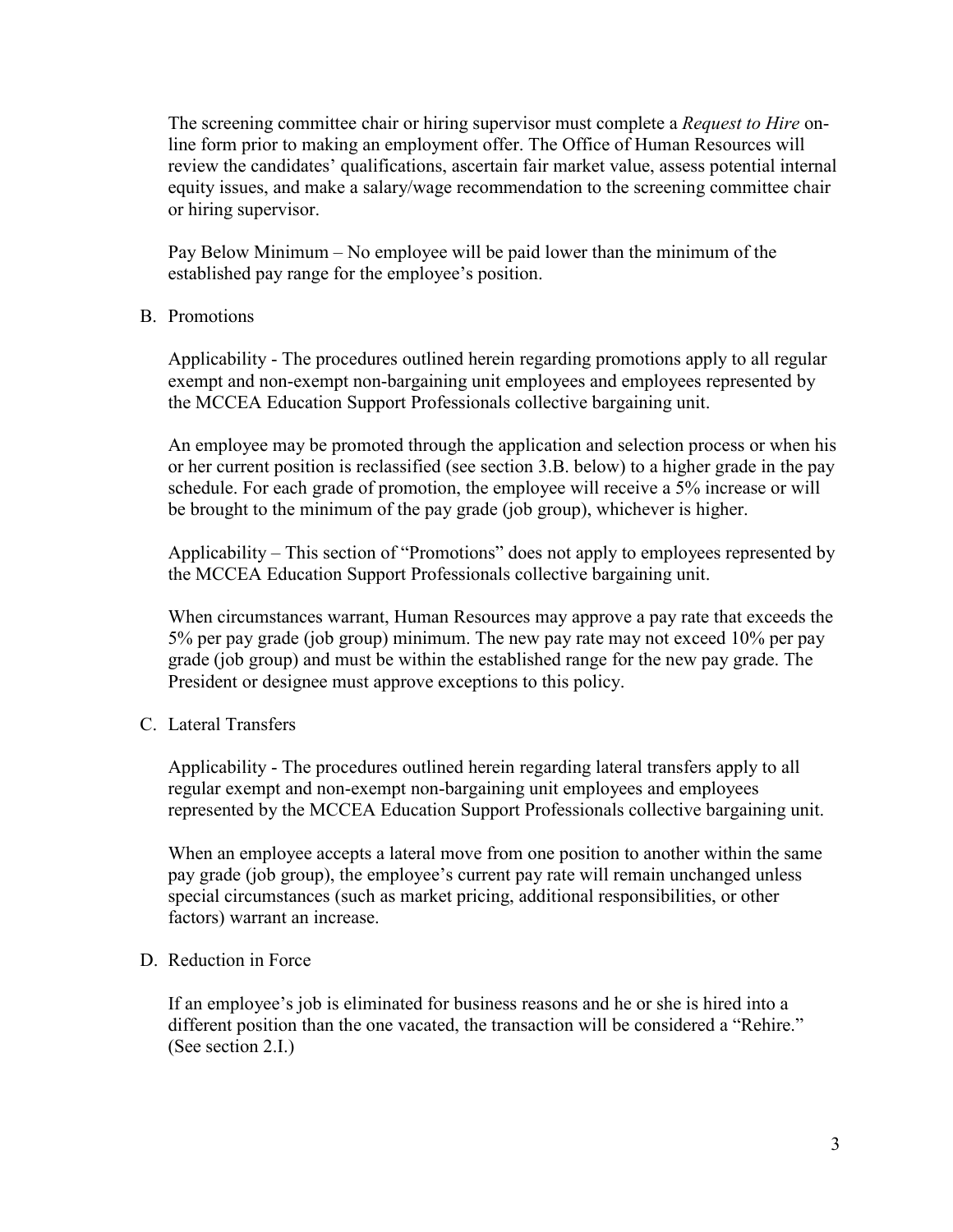## E. Temporary Reclassifications

Applicability - The procedures outlined herein regarding temporary reclassifications apply to all regular exempt and non-exempt non-bargaining unit employees and employees represented by the MCCEA Education Support Professionals collective bargaining unit.

If an employee is temporarily reassigned to a higher classification for more than 14 days, the employee's pay rate will be adjusted to the minimum of the new grade or ten percent (10%) of his or her base pay rate, whichever is higher, but not to exceed the maximum of the pay range for the pay grade of the temporary position. (Note: In this situation, the employee stops performing the functions of his or her regular job and assumes the functions of the temporary assignment.)

At the end of the temporary assignment, the employee's pay rate will be adjusted to the prior pay rate after taking into account any intervening pay adjustments in the prior pay grade/rate/range. Any pay adjustment given is treated as a stipend, and the amount of the temporary pay increase is not part of the calculation for retirement contributions, or for life insurance, long-term disability, and supplemental life insurance premiums. It is the responsibility of the cost center manager/supervisor to work with the Office of Human Resources to ensure that eligible employees receive a pay rate adjustment and/or retroactive pay, if applicable, in a timely manner.

F. Responsibility Pay

Applicability - The procedures outlined herein regarding promotions apply to all regular exempt and non-exempt non-bargaining unit employees and employees represented by the MCCEA Education Support Professionals collective bargaining unit.

Responsibility pay is appropriate in two circumstances:

- 1) Stipend when there is a temporary increase in responsibilities. In this situation, the employee continues to perform the functions of his or her regular job in addition to assuming the functions of a temporary assignment. Any pay adjustment given is treated as a stipend, and the amount of the temporary pay increase is not part of the calculation for retirement contributions, or for life insurance, long-term disability, and supplemental life insurance premiums.
- 2) When there is a permanent increase in responsibilities that is significant but not sufficient to warrant reclassification of the position. Any pay adjustment given is a permanent adjustment to the employee's base pay.

A request for responsibility pay must be documented by the cost center manager/supervisor and sent electronically to the Vice President of Human Resources for review. Responsibility pay increases will range from 5-10% of the employee's base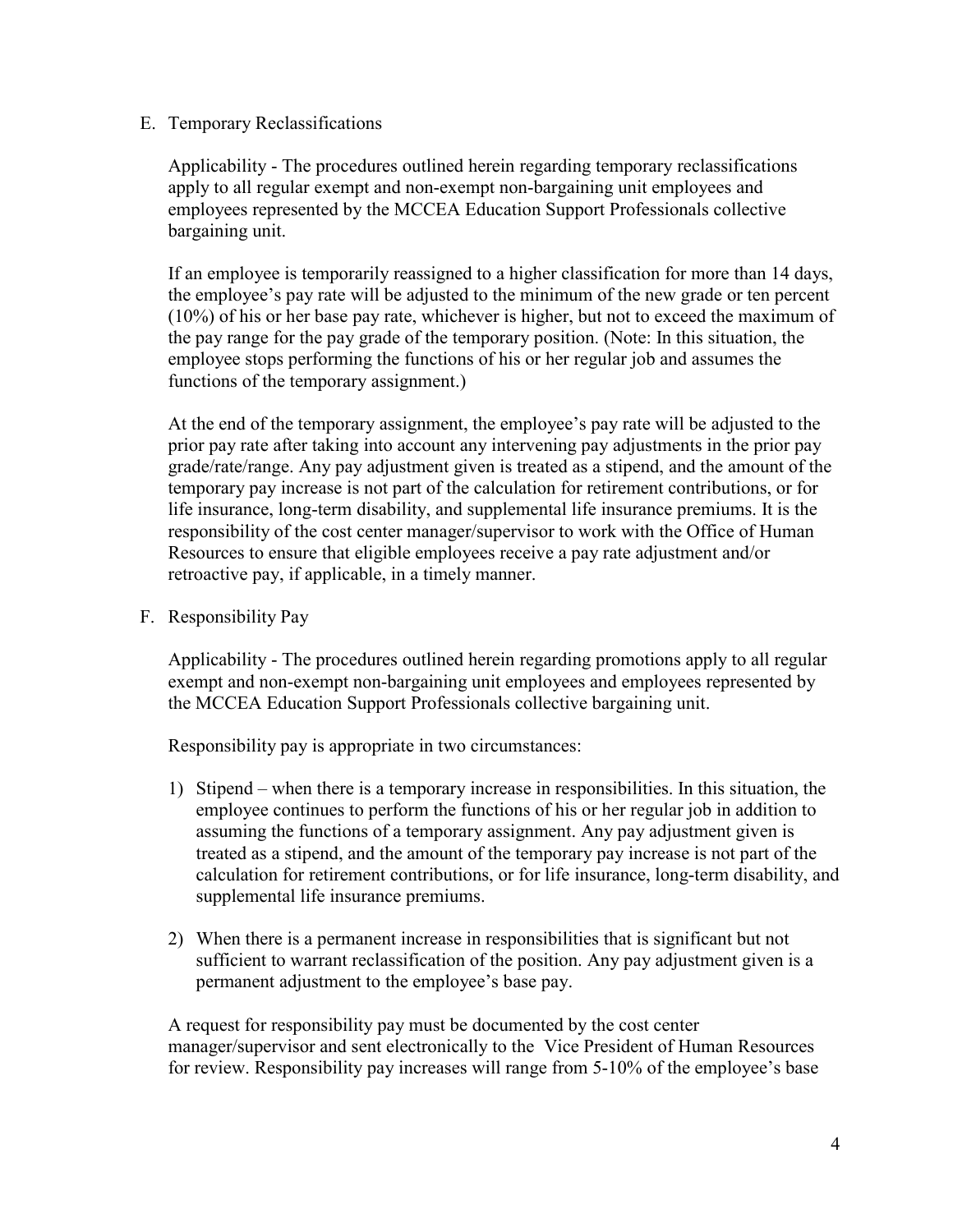pay rate and will be based on factors such as the nature and scope of the additional responsibilities and market pricing.

### G. Voluntary and Involuntary Demotions

If a current employee is chosen for a position vacancy in a lower pay grade (job group) as a result of the application and selection process, the employee's new pay rate will be calculated as follows: Using the employee's current (existing) job group pay range, the employee's current hourly pay rate will be divided by the current job group's minimum hiring rate to determine the percent above minimum that the employee is earning in the current position. Multiply this same percent by the minimum hiring rate of the new (lower) job group pay range to determine the new hourly rate for the employee. When warranted by special circumstances (such as market conditions or the employee's special skills), Human Resources may approve a pay rate that varies from this calculation.

## H. Reassignments

Applicability - The procedures outlined herein regarding reassignments apply to all regular exempt and non-exempt non-bargaining unit employees and employees represented by the MCCEA Education Support Professionals collective bargaining unit.

The College may, at its discretion, reassign an employee from one job assignment, building, work site, campus or center, task or shift to another. No employee has any claim of entitlement to perform particular tasks within a particular job classification.

# I. Rehires

For a period of one year following the employment separation date, an individual who is re-employed in the same position (job title) the individual held immediately prior to separation may be eligible to be re-employed at the rate of pay in effect at the time of separation, subject to any intervening changes or adjustments in pay grade or range, and providing that past performance was satisfactory. After a one-year separation from employment, a returning employee will, if rehired, be rehired as a new appointment in accordance with the provisions of this Procedures Memorandum.

When rehired for a different position, either in the same pay grade (job group) or a different pay grade (job group), a returning employee will receive a rate of pay that is appropriate for that position.

An employee who is re-employed within one year of the date of resignation or retirement will, upon return, begin to accrue vacation and sick leave with the same credit for length of service that existed at the time of such separation. In addition, any accrued but unused sick leave that existed at the time of such separation and that was not paid to the employee upon separation will be restored to the employee.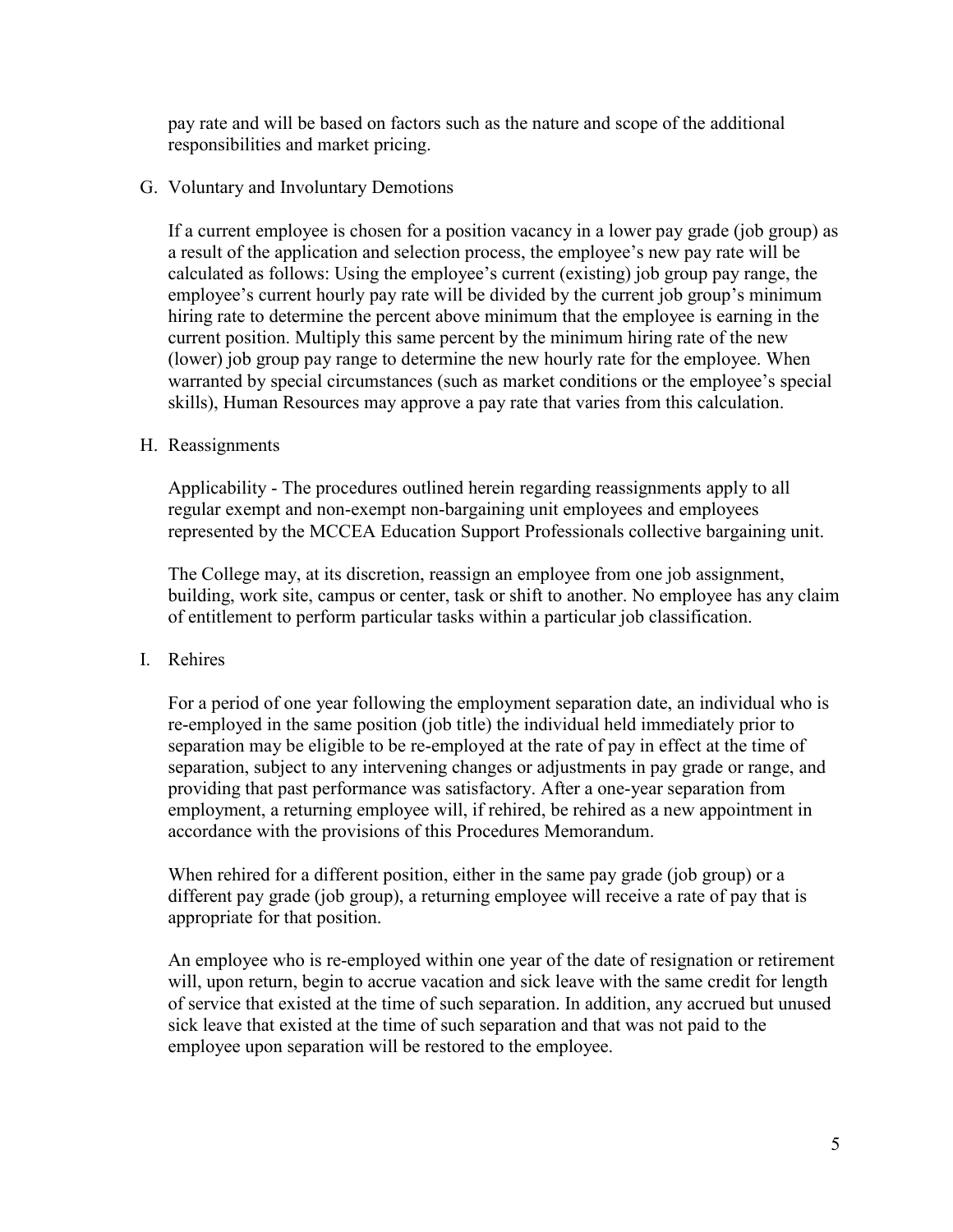For the purpose of service awards, total years of service will be calculated with adjustments for breaks in service.

## 3. Job Analysis for New or Reclassified Positions, Title Changes, and Reporting Relationship Changes

The Office of Human Resources is responsible for reviewing, approving, and communicating the classification of new positions and revisions respecting existing positions. Proposed changes in organizational structures, including title changes and reporting relationship changes, should be communicated to the Associate Vice President of Human Resources by the cost center manager/supervisor.

## A. Job Analysis Procedures for New Positions

As part of the annual budgeting process, supervisors must have all proposed new positions evaluated and classified prior to making a budget request. To do so, the supervisor must complete a Position Description Questionnaire (PDQ) and submit it, electronically, to the Office of Human Resources for proper classification and pay grade (job group) assignment.

B. Position Review Procedures for Reclassification Requests

Applicability - The procedures outlined herein regarding position review procedures apply to all regular exempt and non-exempt non-bargaining unit employees and employees represented by the MCCEA Education Support Professionals collective bargaining unit.

When position responsibilities change significantly or when a number of cumulative small changes over a period of time result in a significant change to the position, a position review should be conducted. As a standard, 40% of the job should have changed to warrant a reevaluation. The supervisor, the Office of Human Resources, or the incumbent may make reclassification requests. Requests should not be made merely for retention reasons or to reward the job performance of the incumbent. Normally, requests should be made as part of the annual budgeting process. As part of a request for the review, a Position Description Questionnaire (PDQ) must be completed by the employee in the position and forwarded to the Office of Human Resources.

C. Title Change Requests

Supervisors' requests to change a position title must be submitted to the Vice President of Human Resources via email or hard copy memo. The Vice President of Human Resources will review the request to ensure consistency and compatibility with other position titles in the classification system and will notify the supervisor of any concerns. Human Resources may also initiate a title change in order to ensure consistency among position titles.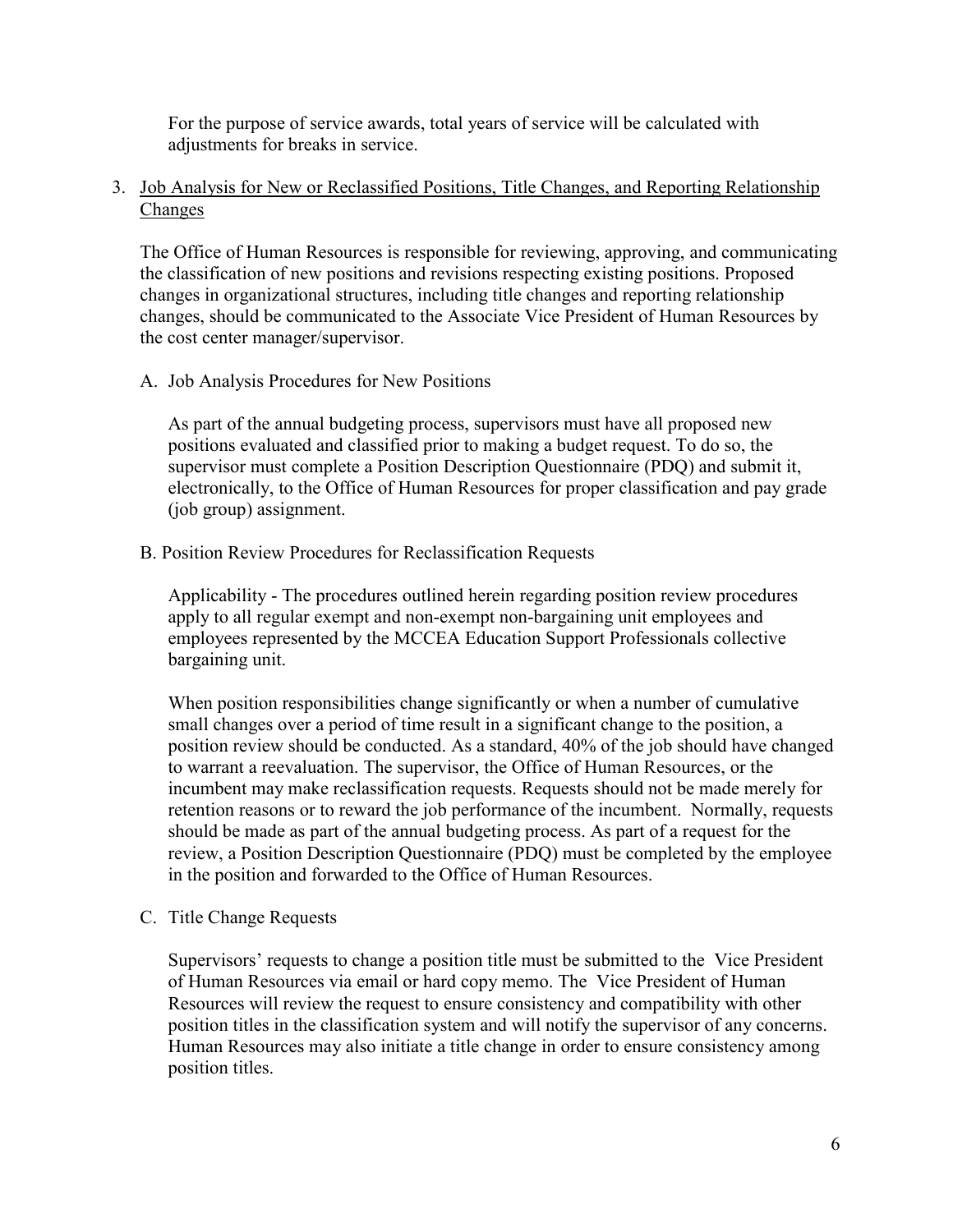## D. Reporting Relationship Changes

Changes in reporting relationship must be submitted to the Vice President of Human Resources via email or hard copy memo. Human Resources will make the appropriate changes in the College's Human Resource Information System and on the organization chart and will notify the supervisor if it determines that a position review is necessary.

### 4. Pay Rate Schedule Review, Pay Increases, and Market Exceptions

On an annual basis the Office of Human Resources will review the compensation structure. Where market data and analysis of the College's current pay grades (job groups) indicate the necessity for revision, the Vice President of Human Resources will submit a recommendation to revise the pay rate schedule to the President and Board of Governors for approval.

Each fiscal year, general pay increases are reviewed and approved by the Board of Governors and are typically effective July 1. For employees with less than one fiscal year's service, the amount of the pay increase will be prorated based on each employee's date of hire.

In addition, pay rates of newly hired or currently employed individuals may be adjusted to reflect unusual or rapidly changing market conditions unique to the particular position in question. Such exceptions, which require the approval of the Vice President of Human Resources, must be documented and kept on file in the Office of Human Resources.

# 5. Externally Funded (Grant) Positions

Applicability - The statement shown below regarding externally funded positions applies to all regular exempt and non-exempt non-bargaining unit employees and employees represented by the MCCEA Education Support Professionals collective bargaining unit.

Externally funded positions will adhere to the same policies and procedures as other positions covered by this pay policy unless there are specified reasons for making exceptions (such as specific requirements, limitations or other restrictions within a grant).

# 6. Application of Fair Labor Standards Act

The Office of Human Resources has the responsibility to enforce provisions of the Fair Labor Standards Act (FLSA) in determining exempt and non-exempt status of College employees. Marginal positions will be treated as non-exempt to minimize misapplications of the law.

#### **DEFINITIONS**

Exempt (Salaried) Employees – employees who, by virtue of their duties and the application of statutory criteria, satisfy certain requirements and are determined by the Office of Human Resources to be exempt from the overtime pay requirements of the FLSA. Exempt employees include but are not limited to executive, administrative, and professional employees who